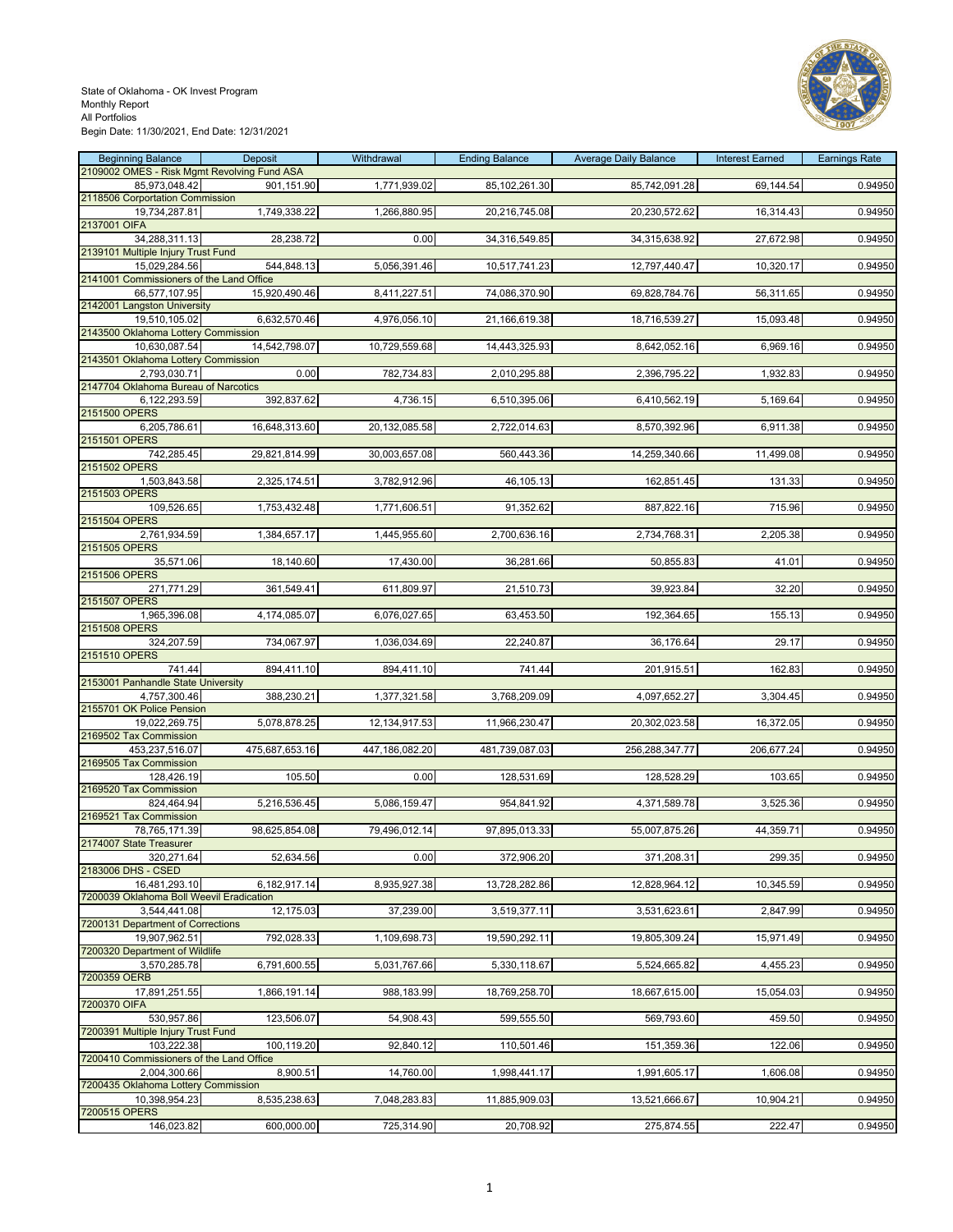| <b>Beginning Balance</b>                                      | Deposit      | Withdrawal   | <b>Ending Balance</b> | <b>Average Daily Balance</b> | <b>Interest Earned</b> | <b>Earnings Rate</b> |
|---------------------------------------------------------------|--------------|--------------|-----------------------|------------------------------|------------------------|----------------------|
| 7200557 Oklahoma Police Pension<br>737.47                     | 97,159.44    | 97,896.91    | 0.00                  | 11,473.80                    | 9.25                   | 0.94950              |
| 7200588 Real Estate Commission                                |              |              |                       |                              |                        |                      |
| 1,852,033.65                                                  | 215,202.97   | 140,931.58   | 1,926,305.04          | 1,925,617.24                 | 1,552.87               | 0.94950              |
| 7200830 Department of Human Services<br>55,468.94             | 45.57        | 0.00         | 55,514.51             | 55,513.04                    | 44.77                  | 0.94950              |
| 7201825 University Hospitals Authority                        |              |              |                       |                              |                        |                      |
| 5,570,709.25                                                  | 1,499,806.48 | 2,600,000.00 | 4,470,515.73          | 5,022,630.18                 | 4,050.37               | 0.94950              |
| 7205090 OMES Risk Management Division/DSC                     |              |              |                       |                              |                        |                      |
| 22,963,427.00<br>7205131 Department of Corrections            | 9,909,011.83 | 1,698,804.72 | 31,173,634.11         | 24,206,912.68                | 19,521.05              | 0.94950              |
| 956,643.23                                                    | 292,767.55   | 422,763.53   | 826,647.25            | 908,275.56                   | 732.46                 | 0.94950              |
| 7205204 JM Davis Arms & Historical Museum                     |              |              |                       |                              |                        |                      |
| 10,055.70<br>7205320 Department of Wildlife                   | 8.26         | 0.00         | 10,063.96             | 10,063.69                    | 8.12                   | 0.94950              |
| 1,042,892.56                                                  | 39,241.40    | 103,214.10   | 978,919.86            | 994,021.11                   | 801.60                 | 0.94950              |
| 7205359 Sustaining OK Energy Resources                        |              |              |                       |                              |                        |                      |
| 6,225,316.43                                                  | 74,914.43    | 120,817.29   | 6,179,413.57          | 6,182,097.80                 | 4,985.40               | 0.94950              |
| 7205435 Oklahoma Lottery Commission<br>142,042.16             | 4,703.80     | 6,080.00     | 140,665.96            | 141,494.87                   | 114.10                 | 0.94950              |
| 7205515 OPERS                                                 |              |              |                       |                              |                        |                      |
| 731,870.37                                                    | 59,458.88    | 0.00         | 791,329.25            | 747,871.04                   | 603.10                 | 0.94950              |
| 7205563 OK Bd for Private Vocational Schools<br>37,498.43     | 2,060.84     | 16,538.44    | 23,020.83             | 28,396.56                    | 22.90                  | 0.94950              |
| 7205630 Oklahoma Department of Securities                     |              |              |                       |                              |                        |                      |
| 947,783.91                                                    | 2,507.02     | 0.00         | 950,290.93            | 949,048.77                   | 765.34                 | 0.94950              |
| 7205807 Oklahoma Health Care Authority                        |              |              |                       |                              |                        |                      |
| 2,781,181.61<br>7210270 State Election Board                  | 2,198.57     | 0.00         | 2,783,380.18          | 2,783,309.26                 | 2,244.53               | 0.94950              |
| 3,470,878.98                                                  | 2,856.83     | 41,612.50    | 3,432,123.31          | 3,433,154.14                 | 2,768.58               | 0.94950              |
| 7210320 Department of Wildlife                                |              |              |                       |                              |                        |                      |
| 7,005,977.33                                                  | 133,139.67   | 410,982.69   | 6,728,134.31          | 6,930,768.53                 | 5,589.14               | 0.94950              |
| 7210350 Oklahoma Historical Society<br>29.40                  | 0.02         | 0.00         | 29.42                 | 29.42                        | 0.02                   | 0.94950              |
| 7210400 Office of Juvenile Affairs                            |              |              |                       |                              |                        |                      |
| 20,701.69                                                     | 17.01        | 11,575.77    | 9,142.93              | 13,865.26                    | 11.18                  | 0.94950              |
| 7210410 Commissioners of the Land Office<br>132,231.65        | 108.63       | 0.00         | 132,340.28            | 132,336.78                   | 106.72                 | 0.94950              |
| 7210515 OPERS                                                 |              |              |                       |                              |                        |                      |
| 265,988.60                                                    | 18,295.12    | 0.00         | 284,283.72            | 271,717.75                   | 219.12                 | 0.94950              |
| 7210570 State Board of Licensure for Professional             |              |              |                       |                              |                        |                      |
| 369,850.81<br>7210588 Real Estate Commission                  | 303.83       | 0.00         | 370,154.64            | 370,144.84                   | 298.49                 | 0.94950              |
| 319,655.96                                                    | 13,025.64    | 0.00         | 332,681.60            | 328,967.13                   | 265.29                 | 0.94950              |
| 7215270 State of Oklahoma Election Board                      |              |              |                       |                              |                        |                      |
| 9,728,621.48<br>7215320 Department of Wildlife                | 8,015.59     | 46,586.88    | 9,690,050.19          | 9,702,248.61                 | 7,824.13               | 0.94950              |
| 3,918,355.52                                                  | 13,027.65    | 0.00         | 3,931,383.17          | 3,926,846.96                 | 3,166.71               | 0.94950              |
| 7215566 Tourism & Recreation Department                       |              |              |                       |                              |                        |                      |
| 5,277,134.49                                                  | 373,777.86   | 3,210,917.75 | 2,439,994.60          | 3,700,962.96                 | 2,984.55               | 0.94950              |
| 7215585 Department of Public Safety<br>386, 164.72            | 0.00         | 2,610.53     | 383,554.19            | 384,555.96                   | 310.12                 | 0.94950              |
| 7215670 JD McCarty Center                                     |              |              |                       |                              |                        |                      |
| 917,676.03                                                    | 10,350.36    | 955.06       | 927,071.33            | 921,534.85                   | 743.15                 | 0.94950              |
| 7215825 University Hospitals Authority                        |              |              |                       |                              |                        |                      |
| 1,614,969.36<br>7216805 Department of Rehabilitation Services | 2,899.91     | 170.04       | 1,617,699.23          | 1,616,827.91                 | 1,303.85               | 0.94950              |
| 824,212.38                                                    | 2,675.24     | 19,852.05    | 807,035.57            | 814,680.80                   | 656.98                 | 0.94950              |
| 7220090 OSF Building Project Fund                             |              |              |                       |                              |                        |                      |
| 0.42                                                          | 0.00         | 0.00         | 0.42                  | 0.42                         | 0.00                   | 0.94950              |
| 7220320 Dept of Wildlife Conservation<br>5,364,203.41         | 10,430.60    | 2,448,950.32 | 2,925,683.69          | 4,244,176.51                 | 3,422.61               | 0.94950              |
| 7220570 OSB of Licensure for Professional Engine              |              |              |                       |                              |                        |                      |
| 300,325.72                                                    | 246.71       | 0.00         | 300,572.43            | 300,564.47                   | 242.38                 | 0.94950              |
| 7220585 Department of Public Safety<br>3,550,756.15           | 24,551.21    | 89,310.74    | 3,485,996.62          | 3,524,427.70                 | 2,842.19               | 0.94950              |
| 7220830 Department of Human Services                          |              |              |                       |                              |                        |                      |
| 13,770.67                                                     | 11.31        | 0.00         | 13,781.98             | 13,781.62                    | 11.11                  | 0.94950              |
| 7225040 Department of Agriculture                             |              |              |                       |                              |                        |                      |
| 343,552.56<br>7225830 Department of Human Services            | 881.65       | 7,940.67     | 336,493.54            | 342,989.92                   | 276.60                 | 0.94950              |
| 2,780,891.94                                                  | 64,183.91    | 0.00         | 2,845,075.85          | 2,813,231.22                 | 2,268.66               | 0.94950              |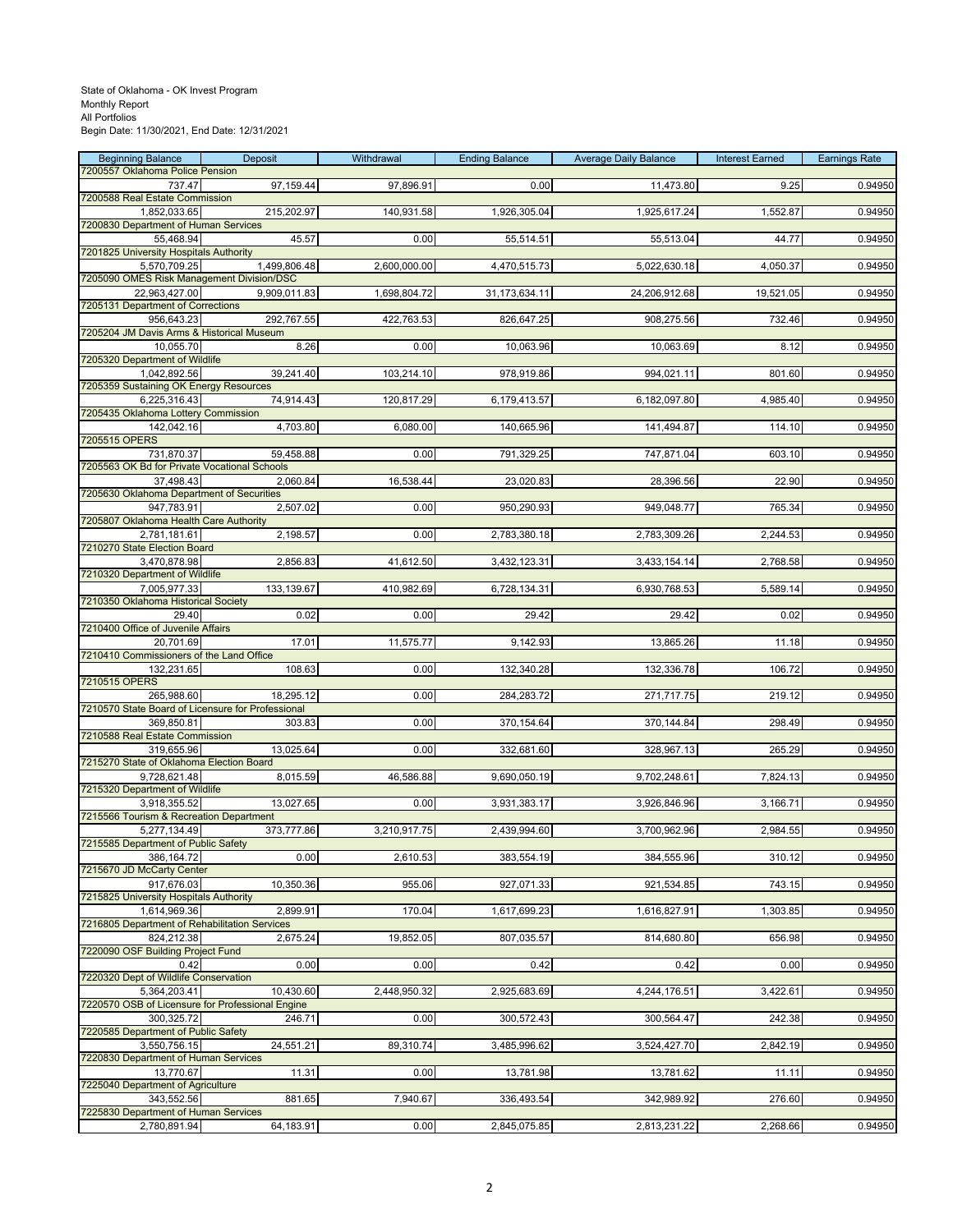| <b>Beginning Balance</b>                                     | Deposit                                            | Withdrawal    | <b>Ending Balance</b> | <b>Average Daily Balance</b> | <b>Interest Earned</b> | <b>Earnings Rate</b> |
|--------------------------------------------------------------|----------------------------------------------------|---------------|-----------------------|------------------------------|------------------------|----------------------|
| 7230220 Oklahoma Crime Victims Compensation                  |                                                    |               |                       |                              |                        |                      |
| 568,484.79<br>7230345 Department of Transportation           | 568,675.64                                         | 520,003.26    | 617, 157. 17          | 603,859.54                   | 486.97                 | 0.94950              |
| 6,532,512.72                                                 | 595,739.70                                         | 266,649.00    | 6,861,603.42          | 6,542,547.05                 | 5,276.07               | 0.94950              |
| 7230695 Tax Commission                                       |                                                    |               |                       |                              |                        |                      |
| 2,032,504.63                                                 | 20,903.34                                          | 1,174,102.52  | 879,305.45            | 892,850.92                   | 720.02                 | 0.94950              |
| 7230807 Health Care Authority                                |                                                    |               |                       |                              |                        |                      |
| 40.810.30                                                    | 7,374,581.03                                       | 7,134,206.00  | 281,185.33            | 1,442,902.38                 | 1,163.59               | 0.94950              |
| 7235605 Regents for Higher Education                         |                                                    |               |                       |                              |                        |                      |
| 9,207,034.73<br>7240807 Health Care Authority                | 13,383.06                                          | 9,968.00      | 9,210,449.79          | 9,211,897.76                 | 7,428.70               | 0.94950              |
| 13,886,337.14                                                | 11,407.39                                          | 0.00          | 13,897,744.53         | 13,897,376.55                | 11,207.19              | 0.94950              |
| 7240830 Oklahoma Human Services                              |                                                    |               |                       |                              |                        |                      |
| 17,003,746.17                                                | 14,035.15                                          | 252,394.40    | 16,765,386.92         | 16,887,060.50                | 13,618.14              | 0.94950              |
| 7244090 OMES Dept of Central Services                        |                                                    |               |                       |                              |                        |                      |
| 1,175,140.69                                                 | 345,091.79                                         | 24,885.32     | 1,495,347.16          | 1,311,684.79                 | 1,057.77               | 0.94950              |
| 7245807 Health Care Authority                                |                                                    |               |                       |                              |                        |                      |
| 21,952,176.04<br>7255090 Department of Central Services      | 5,969,129.45                                       | 11,841,348.94 | 16,079,956.55         | 19,741,038.45                | 15,919.66              | 0.94950              |
| 1,220,462.40                                                 | 1,732.18                                           | 4,535.70      | 1,217,658.88          | 1,220,268.17                 | 984.05                 | 0.94950              |
| 7255585 Oklahoma Dept of Public Safety                       |                                                    |               |                       |                              |                        |                      |
| 22,491.05                                                    | 18.48                                              | 0.00          | 22,509.53             | 22,508.93                    | 18.15                  | 0.94950              |
| 7260090 OMES Risk Management Division                        |                                                    |               |                       |                              |                        |                      |
| 5,750,499.44                                                 | 11,497.89                                          | 123.28        | 5,761,874.05          | 5,758,328.86                 | 4,643.66               | 0.94950              |
| 7265090 Risk Management Fund                                 |                                                    |               |                       |                              |                        |                      |
| 18,447.12                                                    | 725,062.39                                         | 294,465.80    | 449,043.71            | 336,543.58                   | 271.40                 | 0.94950              |
| 7275740 OST - SEED<br>20,952.52                              | 17.47                                              | 549.85        | 20,420.14             | 20,703.37                    | 16.70                  | 0.94950              |
| 7280090 OMES DCS Property Distribution                       |                                                    |               |                       |                              |                        |                      |
| 705,900.88                                                   | 77,637.72                                          | 58,991.78     | 724,546.82            | 694,667.23                   | 560.20                 | 0.94950              |
| 7280131 Department of Corrections                            |                                                    |               |                       |                              |                        |                      |
| 6,171,863.47                                                 | 2,042,946.03                                       | 1,995,518.27  | 6,219,291.23          | 6,457,930.63                 | 5,207.83               | 0.94950              |
| 7280345 Department of Transportation                         |                                                    |               |                       |                              |                        |                      |
| 802,451.19                                                   | 527,286.84                                         | 867,247.39    | 462,490.64            | 921,869.24                   | 743.42                 | 0.94950              |
| 7285345 Department of Transportation<br>185,848,751.31       | 9,933,916.34                                       | 10,747,972.54 | 185,034,695.11        | 187,410,590.32               | 151,132.52             | 0.94950              |
| 7295090 Emergency & Transportation                           |                                                    |               |                       |                              |                        |                      |
| 4,381,982.56                                                 | 361,277.44                                         | 100,000.00    | 4,643,260.00          | 4,596,152.60                 | 3,706.45               | 0.94950              |
| 7296150 University of Science & Arts                         |                                                    |               |                       |                              |                        |                      |
| 41.80                                                        | 0.03                                               | 0.00          | 41.83                 | 41.83                        | 0.03                   | 0.94950              |
| 7303000 Tobacco Litigation Escrow Fund                       |                                                    |               |                       |                              |                        |                      |
| 30,301.25                                                    | 24.89                                              | 0.00          | 30,326.14             | 30,325.34                    | 24.46                  | 0.94950              |
| 7360566 Tourism & Recreation Department                      |                                                    |               |                       |                              |                        |                      |
| 6,061,807.82<br>7401105 OCIA NACEA Construction Series 2018B | 23,824.21                                          | 0.00          | 6,085,632.03          | 6,081,796.38                 | 4,904.51               | 0.94950              |
| 688,874.93                                                   | 583.64                                             | 0.00          | 689,458.57            | 689,439.74                   | 555.98                 | 0.94950              |
|                                                              | 7403292 Oklahoma Department of Environmental Quali |               |                       |                              |                        |                      |
| 284,497.73                                                   | 10,931.52                                          | 0.00          | 295,429.25            | 285,414.81                   | 230.17                 | 0.94950              |
| 7405220 District Attorneys Council                           |                                                    |               |                       |                              |                        |                      |
| 5,129,630.15                                                 | 4,316.84                                           | 186,336.49    | 4,947,610.50          | 5,103,206.05                 | 4,115.35               | 0.94950              |
| 7408105 OCIA                                                 |                                                    |               |                       |                              |                        |                      |
| 542,809.44<br>7409105 OCIA NACEA Revenue Series 2018B        | 357.49                                             | 543,166.93    | 0.00                  | 473,231.40                   | 381.63                 | 0.94950              |
| 498.57                                                       | 88,983.68                                          | 89,482.25     | 0.00                  | 32,036.70                    | 25.84                  | 0.94950              |
| 7411105 OCIA Capitol Repair Revenue Series 2018C             |                                                    |               |                       |                              |                        |                      |
| 3.203.86                                                     | 435,760.10                                         | 438,963.96    | 0.00                  | 382,426.80                   | 308.40                 | 0.94950              |
| 7412105 OCIA                                                 |                                                    |               |                       |                              |                        |                      |
| 11,944.05                                                    | 1,259,314.93                                       | 1,271,258.98  | 0.00                  | 904,624.97                   | 729.51                 | 0.94950              |
| 7415105 OCIA DOC Construction Series 2018D                   |                                                    |               |                       |                              |                        |                      |
| 26,604,687.43<br>7416000 OSF - Oil Overcharge                | 22,852.69                                          | 2,325,793.57  | 24,301,746.55         | 25,064,509.56                | 20,212.64              | 0.94950              |
| 294.464.30                                                   | 241.90                                             | 0.00          | 294,706.20            | 294,698.40                   | 237.65                 | 0.94950              |
| 7416105 OCIA DOC Revenue Series 2018D                        |                                                    |               |                       |                              |                        |                      |
| 757,762.97                                                   | 499.23                                             | 758,262.20    | 0.00                  | 660,664.64                   | 532.78                 | 0.94950              |
| 7416160 Department of Commerce                               |                                                    |               |                       |                              |                        |                      |
| 3,097,889.81                                                 | 2,542.24                                           | 0.00          | 3,100,432.05          | 3,100,350.04                 | 2,500.20               | 0.94950              |
| 7419105 OCIA<br>1,943,524.46                                 | 355,149.89                                         | 2,298,674.35  | 0.00                  | 1,856,302.49                 | 1,496.97               | 0.94950              |
| 7420105 OCIA                                                 |                                                    |               |                       |                              |                        |                      |
| 2,791,206.63                                                 | 2,530.91                                           | 599,458.35    | 2,194,279.19          | 2,716,306.43                 | 2,190.50               | 0.94950              |
| 7424105 OCIA                                                 |                                                    |               |                       |                              |                        |                      |
| 1,071.11                                                     | 211,564.56                                         | 212,635.67    | 0.00                  | 178,409.10                   | 143.87                 | 0.94950              |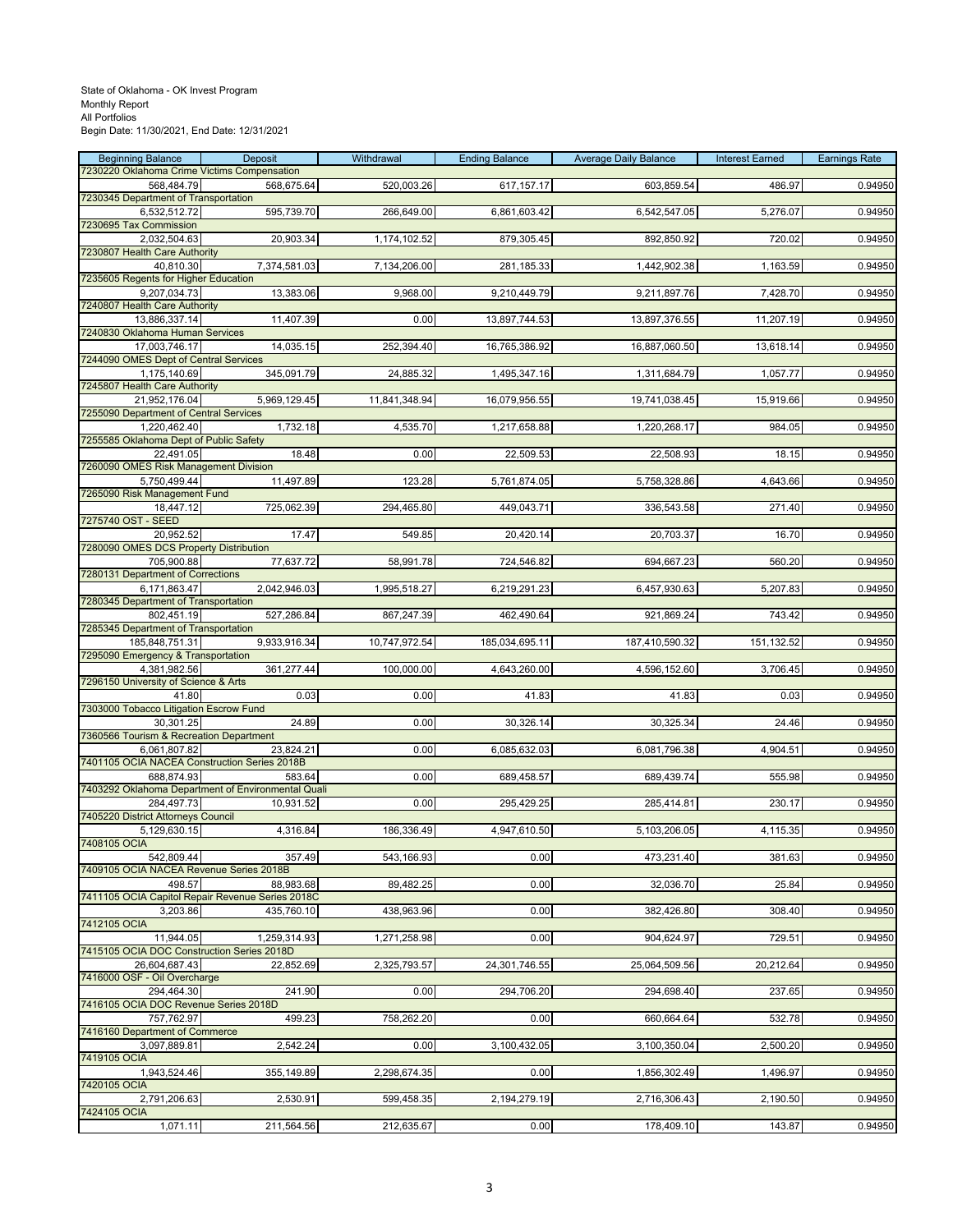| <b>Beginning Balance</b>                                       | Deposit      | Withdrawal   | <b>Ending Balance</b> | <b>Average Daily Balance</b> | <b>Interest Earned</b> | <b>Earnings Rate</b> |
|----------------------------------------------------------------|--------------|--------------|-----------------------|------------------------------|------------------------|----------------------|
| 7426000 OSF - Oil Overcharge<br>2,460,399.89                   | 2,021.18     | 0.00         | 2,462,421.07          | 2,462,355.87                 | 1,985.70               | 0.94950              |
| 7426160 Department of Commerce                                 |              |              |                       |                              |                        |                      |
| 14,870,679.00                                                  | 66,405.71    | 0.00         | 14,937,084.71         | 14,933,759.02                | 12,042.95              | 0.94950              |
| 7427105 OCIA-Revenue Series 2019B<br>2,695,764.42              | 0.00         | 892,880.09   | 1,802,884.33          | 1,831,686.91                 | 1,477.12               | 0.94950              |
| 7428105 OCIA Endowed Chairs Fund                               |              |              |                       |                              |                        |                      |
| 965,482.93                                                     | 635.86       | 966,118.79   | 0.00                  | 841,725.44                   | 678.79                 | 0.94950              |
| 7430010 Oklahoma State University                              |              |              |                       |                              |                        |                      |
| 2,046,621.37<br>7430011 Oklahoma State University              | 3,965,751.97 | 3,636,506.77 | 2,375,866.57          | 2,611,778.56                 | 2,106.20               | 0.94950              |
| 1,741,394.63                                                   | 1,982,523.67 | 1,782,717.77 | 1,941,200.53          | 1,685,564.79                 | 1,359.28               | 0.94950              |
| 7430012 Oklahoma State University                              |              |              |                       |                              |                        |                      |
| 1,749,023.12<br>7430013 Oklahoma State University              | 1,501,311.26 | 1,388,118.30 | 1,862,216.08          | 1,665,016.99                 | 1,342.71               | 0.94950              |
| 2,035,984.63                                                   | 1,208.93     | 70,716.38    | 1,966,477.18          | 1,995,026.60                 | 1,608.84               | 0.94950              |
| 7430014 Oklahoma State University                              |              |              |                       |                              |                        |                      |
| 1,672,924.42                                                   | 500,966.00   | 603,925.49   | 1,569,964.93          | 1,399,875.71                 | 1,128.89               | 0.94950              |
| 7430015 Oklahoma State University<br>1,479,367.68              | 500,862.46   | 204,304.71   | 1,775,925.43          | 1,441,325.35                 | 1,162.32               | 0.94950              |
| 7430016 Oklahoma State University                              |              |              |                       |                              |                        |                      |
| 248,580.90                                                     | 204.73       | 589.69       | 248,195.94            | 248,455.65                   | 200.36                 | 0.94950              |
| 7430100 Cameron University<br>868,858.53                       | 311,458.22   | 181,168.12   | 999,148.63            | 915,133.02                   | 737.99                 | 0.94950              |
| 7430420 Langston University                                    |              |              |                       |                              |                        |                      |
| 820,600.77                                                     | 1,494,550.93 | 1,423,612.38 | 891,539.32            | 950,831.30                   | 766.77                 | 0.94950              |
| 7430461 Rogers State College                                   |              |              |                       |                              |                        |                      |
| 1,407,986.49<br>7430505 Northwestern Oklahoma State University | 793,814.41   | 214,447.99   | 1,987,352.91          | 1,812,305.75                 | 1,461.49               | 0.94950              |
| 311,004.93                                                     | 91,524.89    | 84,644.94    | 317,884.88            | 291,882.02                   | 235.38                 | 0.94950              |
| 7430530 Panhandle State University                             |              |              |                       |                              |                        |                      |
| 12,526.98<br>7430665 Southwestern Oklahoma State University    | 43.317.08    | 42,742.24    | 13,101.82             | 17,071.97                    | 13.77                  | 0.94950              |
| 1,831,093.91                                                   | 1,557.73     | 116,282.59   | 1,716,369.05          | 1,759,609.18                 | 1,418.99               | 0.94950              |
| 7430760 University of Oklahoma                                 |              |              |                       |                              |                        |                      |
| 25,396,111.49                                                  | 9,022,510.68 | 9,917,428.05 | 24,501,194.12         | 26,060,408.58                | 21,015.76              | 0.94950              |
| 7430770 OUHSC<br>86,514,053.02                                 | 2,417,235.71 | 8,604,021.78 | 80,327,266.95         | 84,045,693.86                | 67,776.52              | 0.94950              |
| 7430773 Oklahoma State University                              |              |              |                       |                              |                        |                      |
| 1,695,228.22                                                   | 2,445,508.79 | 1,271,601.12 | 2,869,135.89          | 2,426,339.37                 | 1,956.66               | 0.94950              |
| 7434105 OCIA                                                   |              |              |                       |                              |                        |                      |
| 24,579.46<br>7436000 OSF - Oil Overcharge                      | 165,940.78   | 190,520.24   | 0.00                  | 114,430.34                   | 92.28                  | 0.94950              |
| 2,698.53                                                       | 2.22         | 0.00         | 2,700.75              | 2,700.68                     | 2.18                   | 0.94950              |
| 7436105 OCIA                                                   |              |              |                       |                              |                        |                      |
| 1,941.64<br>7437105 OCIA                                       | 224,667.90   | 226,609.54   | 0.00                  | 146,727.51                   | 118.32                 | 0.94950              |
| 13,741,168.93                                                  | 11,404.03    | 2,618,934.92 | 11,133,638.04         | 12,487,451.37                | 10,070.19              | 0.94950              |
| 7438105 OCIA                                                   |              |              |                       |                              |                        |                      |
| 2,830.03<br>7439105 2020A OCIA                                 | 377,624.69   | 380,454.72   | 0.00                  | 331,455.08                   | 267.29                 | 0.94950              |
| 12,661.46                                                      | 1,482,610.23 | 1,495,271.69 | 0.00                  | 1,063,763.35                 | 857.84                 | 0.94950              |
| 7442105 OCIA                                                   |              |              |                       |                              |                        |                      |
| 10,386.59                                                      | 1,130,004.55 | 1,140,391.14 | 0.00                  | 811,436.24                   | 654.36                 | 0.94950              |
| 7443105 OCIA<br>519,023.83                                     | 178,908.42   | 556,694.75   | 141,237.50            | 588,553.19                   | 474.62                 | 0.94950              |
| 7444105 OCIA 2017C Series                                      |              |              |                       |                              |                        |                      |
| 312.30                                                         | 132,363.29   | 132,675.59   | 0.00                  | 51,535.38                    | 41.56                  | 0.94950              |
| 7444835 Water Resources Board                                  |              |              |                       |                              |                        |                      |
| 7,933,068.38<br>7445105 Oklahoma Capital Improvement           | 106,441.85   | 21,987.67    | 8,017,522.56          | 8,009,034.65                 | 6,458.68               | 0.94950              |
| 5,882.83                                                       | 800,206.10   | 806,088.93   | 0.00                  | 702,267.22                   | 566.33                 | 0.94950              |
| 7445835 Water Resources Board                                  |              |              |                       |                              |                        |                      |
| 4,443,175.07<br>7447105 OCIA                                   | 1,100.00     | 165,508.99   | 4,278,766.08          | 4,327,326.74                 | 3,489.66               | 0.94950              |
| 66,097.92                                                      | 177,754.15   | 243,852.07   | 0.00                  | 120,738.56                   | 97.37                  | 0.94950              |
| 7450105 OCIA Series 2020B                                      |              |              |                       |                              |                        |                      |
| 8,854.86                                                       | 828,803.40   | 837,658.26   | 0.00                  | 596,266.31                   | 480.84                 | 0.94950              |
| 7451105 OCIA Series 2020B<br>147,346,227.88                    | 141,248.08   | 0.00         | 147,487,475.96        | 147,482,919.57               | 118,933.86             | 0.94950              |
| 7452105 OCIA Series 2020D                                      |              |              |                       |                              |                        |                      |
| 517.58                                                         | 83,498.01    | 84,015.59    | 0.00                  | 59,731.21                    | 48.17                  | 0.94950              |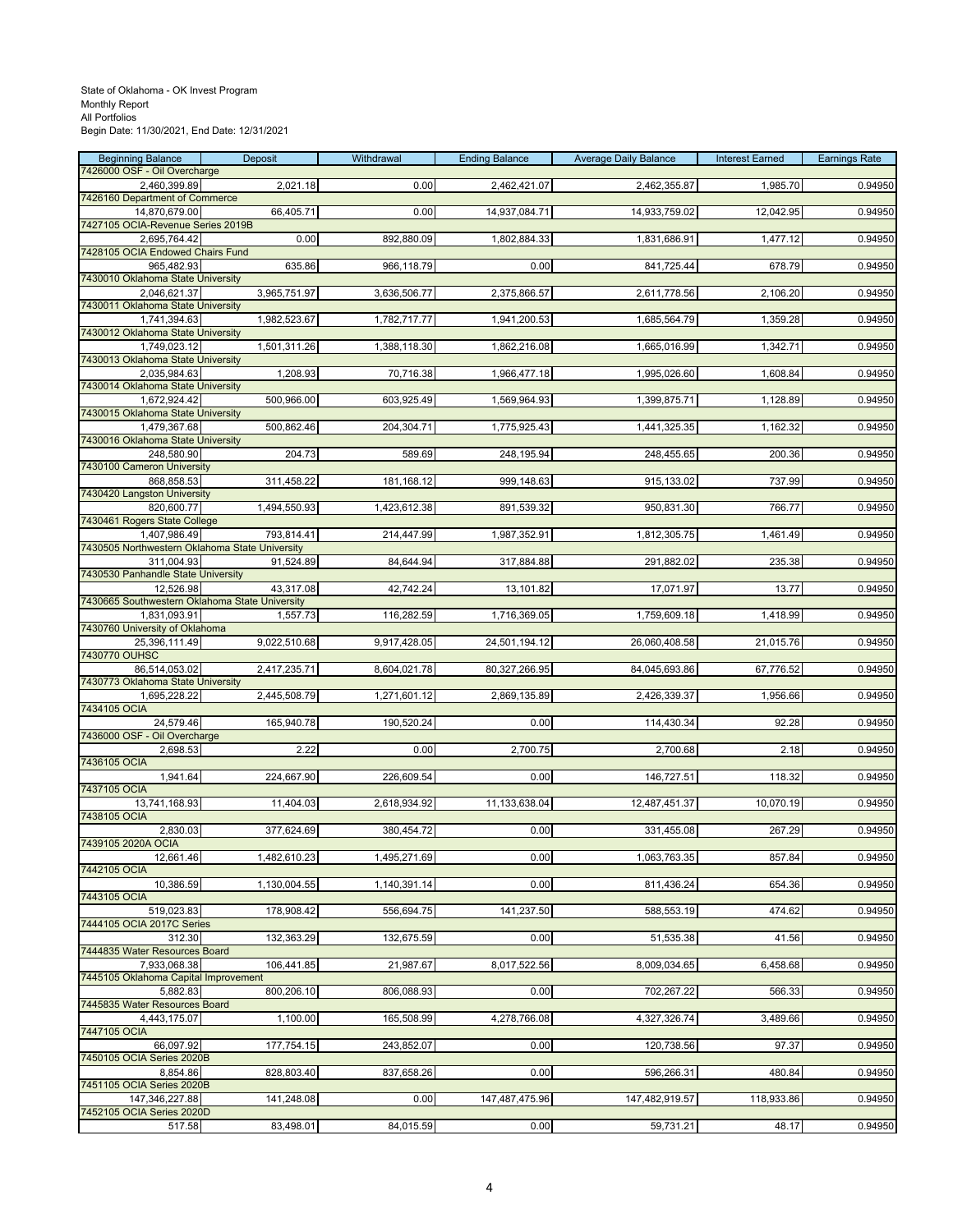| <b>Beginning Balance</b>                                 | Deposit        | Withdrawal     | <b>Ending Balance</b> | <b>Average Daily Balance</b> | <b>Interest Earned</b> | <b>Earnings Rate</b> |
|----------------------------------------------------------|----------------|----------------|-----------------------|------------------------------|------------------------|----------------------|
| 7453105 OCIA Series 2020D<br>12,483,793.80               | 10,314.46      | 1,136,716.78   | 11,357,391.48         | 11,906,066.87                | 9,601.35               | 0.94950              |
| 7454105 OCIA Series 2020E                                |                |                |                       |                              |                        |                      |
| 1,823.22<br>7455105 OCIA                                 | 266,313.88     | 268,137.10     | 0.00                  | 225,012.26                   | 181.46                 | 0.94950              |
| 2,618.19                                                 | 352,590.55     | 355,208.74     | 0.00                  | 309,459.81                   | 249.56                 | 0.94950              |
| 7455160 Department of Commerce                           |                |                |                       |                              |                        |                      |
| 482.036.47<br>7456105 OCIA Series 2020E                  | 48,508.21      | 43.84          | 530,500.84            | 502,526.65                   | 405.25                 | 0.94950              |
| 22,775,364.92                                            | 18,991.34      | 2,698,954.82   | 20,095,401.44         | 21,498,609.51                | 17,337.01              | 0.94950              |
| 7458105 OCIA Series 2020C                                |                |                |                       |                              |                        |                      |
| 1,968.16<br>7460100 Cameron University                   | 460,883.57     | 462,851.73     | 0.00                  | 328,903.40                   | 265.24                 | 0.94950              |
| 341,129.78                                               | 287.50         | 20,106.42      | 321,310.86            | 328,318.07                   | 264.76                 | 0.94950              |
| 7460760 University of Oklahoma                           |                |                | 0.00                  |                              |                        |                      |
| 170,458.04<br>7464105 OCIA                               | 140.03         | 170,598.07     |                       | 27,511.30                    | 22.19                  | 0.94950              |
| 2,323,235.02                                             | 1,913.00       | 10,739.66      | 2,314,408.36          | 2,317,015.62                 | 1,868.50               | 0.94950              |
| 7470010 Oklahoma State University<br>1,675,399.68        | 1,376.31       | 0.00           | 1,676,775.99          | 1,676,731.59                 | 1,352.16               | 0.94950              |
| 7470014 Oklahoma State University                        |                |                |                       |                              |                        |                      |
| 0.00                                                     | 0.22           | 0.22           | 0.00                  | 0.04                         | 0.00                   | 0.94950              |
| 7471835 Water Resources Board<br>626,406.65              | 3,514.58       | 100,000.00     | 529,921.23            | 535,194.95                   | 431.59                 | 0.94950              |
| 7472835 Water Resources Board                            |                |                |                       |                              |                        |                      |
| 78,394,615.76                                            | 0.00           | 6,890,958.03   | 71,503,657.73         | 74,931,347.00                | 60,426.49              | 0.94950              |
| 7473835 Water Resources Board<br>30,790,117.92           | 26,224.59      | 6,322,527.37   | 24,493,815.14         | 27,040,333.65                | 21,805.99              | 0.94950              |
| 7475750 Tulsa Community College                          |                |                |                       |                              |                        |                      |
| 6,054.25                                                 | 4.97           | 0.00           | 6,059.22              | 6,059.06                     | 4.89                   | 0.94950              |
| 7476760 University of Oklahoma<br>12,015,046.60          | 180,009,870.15 | 180,000,000.00 | 12,024,916.75         | 58,476,211.26                | 47,156.66              | 0.94950              |
| 7479010 Oklahoma State University                        |                |                |                       |                              |                        |                      |
| 10,988,544.09                                            | 9,184.71       | 1,258,025.54   | 9,739,703.26          | 10,192,892.71                | 8,219.80               | 0.94950              |
| 7485010 Oklahoma State University<br>128,459.06          | 105.53         | 7,100.00       | 121,464.59            | 125,125.70                   | 100.90                 | 0.94950              |
| 7487010 Oklahoma State University                        |                |                |                       |                              |                        |                      |
| 14,942,216.57<br>7488010 Oklahoma State University       | 12,274.82      | 127.74         | 14,954,363.65         | 14,954,045.98                | 12,059.31              | 0.94950              |
| 891,741.82                                               | 735.24         | 0.00           | 892,477.06            | 892,453.34                   | 719.70                 | 0.94950              |
| 7488105 OCIA                                             |                |                |                       |                              |                        |                      |
| 14,819.08<br>7490010Oklahoma State University            | 5,996.57       | 20,815.65      | 0.00                  | 15,818.78                    | 12.76                  | 0.94950              |
| 48,220.17                                                | 39.61          | 0.00           | 48,259.78             | 48,258.50                    | 38.92                  | 0.94950              |
| 7490013Oklahoma State University                         |                |                |                       |                              |                        |                      |
| 21,872.36<br>7490015Oklahoma State University            | 17.97          | 0.00           | 21,890.33             | 21,889.75                    | 17.65                  | 0.94950              |
| 1,397.68                                                 | 1.15           | 0.00           | 1,398.83              | 1,398.79                     | 1.13                   | 0.94950              |
| 7490270 Oklahoma State Election Board                    | 0.01           | 0.00           | 17.80                 | 17.80                        | 0.01                   |                      |
| 17.79<br>7490760 University of Oklahoma                  |                |                |                       |                              |                        | 0.94950              |
| 178,269.30                                               | 40,154,649.39  | 5,065,749.12   | 35,267,169.57         | 12, 137, 297. 72             | 9,787.82               | 0.94950              |
| 7490773Oklahoma State University<br>56,610.47            | 46.50          | 0.00           | 56,656.97             | 56,655.47                    | 45.69                  | 0.94950              |
| 7491220 District Attorneys Council                       |                |                |                       |                              |                        |                      |
| 2,979,079.79                                             | 2,590.40       | 49,272.10      | 2,932,398.09          | 2,953,995.61                 | 2,382.17               | 0.94950              |
| 7510410 Commissioners of the Land Office<br>799,693.52   | 0.00           | 799,693.52     | 0.00                  | 386,948.48                   | 312.04                 | 0.94950              |
| 7511410 Commissioners of the Land Office                 |                |                |                       |                              |                        |                      |
| 870,953.96                                               | 0.00           | 1,196.16       | 869,757.80            | 870,252.60                   | 701.79                 | 0.94950              |
| 7512410 Commissioners of the Land Office<br>4,715,218.53 | 0.00           | 571,530.17     | 4,143,688.36          | 4,419,862.24                 | 3,564.29               | 0.94950              |
| 7519410 Commissioners of the Land Office                 |                |                |                       |                              |                        |                      |
| 0.01<br>7600010 Oklahoma State University                | 0.00           | 0.00           | 0.01                  | 0.01                         | 0.00                   | 0.94950              |
| 4,756,893.50                                             | 450,811.58     | 947,526.53     | 4,260,178.55          | 4,266,591.09                 | 3,440.68               | 0.94950              |
| 7600100 Cameron University                               |                |                |                       |                              |                        |                      |
| 765,602.24<br>7600120 University of Central Oklahoma     | 55,799.30      | 92,134.03      | 729,267.51            | 706,871.81                   | 570.04                 | 0.94950              |
| 3,600,989.70                                             | 0.00           | 13,730.36      | 3,587,259.34          | 3,590,354.35                 | 2,895.35               | 0.94950              |
| 7600150 University of Science & Arts                     |                |                |                       |                              |                        |                      |
| 355,206.20                                               | 55,476.61      | 61,207.21      | 349,475.60            | 313,235.31                   | 252.60                 | 0.94950              |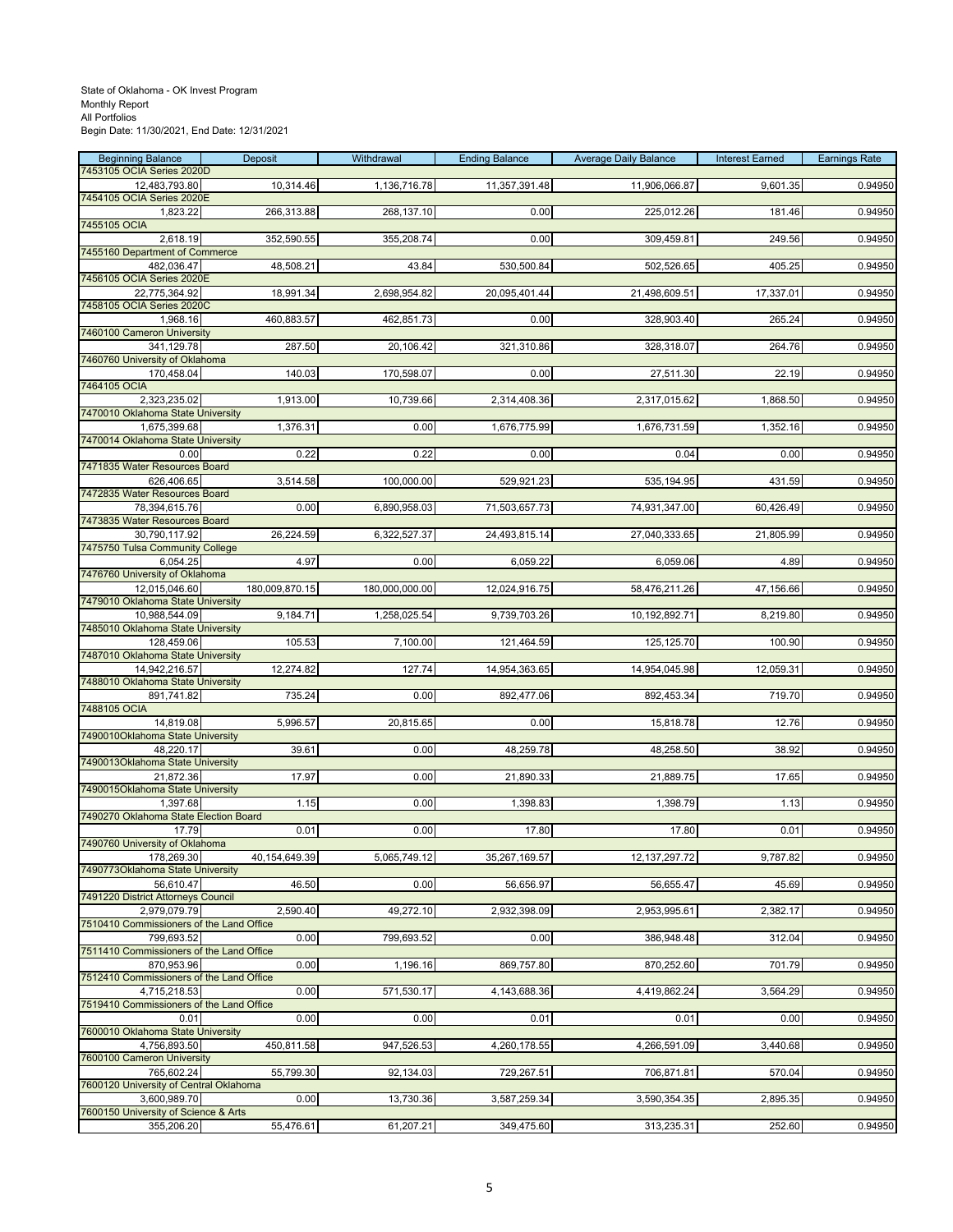| <b>Beginning Balance</b>                                       | Deposit       | Withdrawal    | <b>Ending Balance</b> | <b>Average Daily Balance</b> | <b>Interest Earned</b> | <b>Earnings Rate</b> |
|----------------------------------------------------------------|---------------|---------------|-----------------------|------------------------------|------------------------|----------------------|
| 7600230 East Central University<br>1,174,791.55                | 56,179.15     | 100,914.07    | 1,130,056.63          | 1,113,419.78                 | 897.89                 | 0.94950              |
| 7600420 Langston University                                    |               |               |                       |                              |                        |                      |
| 1,144,336.90                                                   | 50,747.76     | 184,416.26    | 1,010,668.40          | 997,113.87                   | 804.10                 | 0.94950              |
| 7600485 Northeastern State University                          |               |               |                       |                              |                        |                      |
| 2,568,915.69<br>7600490 Northern Oklahoma College              | 57,280.64     | 115,972.35    | 2,510,223.98          | 2,502,051.73                 | 2,017.72               | 0.94950              |
| 764,969.04                                                     | 50,278.04     | 90,125.37     | 725,121.71            | 682,081.77                   | 550.05                 | 0.94950              |
| 7600505 Northwestern Oklahoma State University                 |               |               |                       |                              |                        |                      |
| 2,406,878.22                                                   | 57,166.64     | 22,359.73     | 2,441,685.13          | 2,399,208.32                 | 1,934.78               | 0.94950              |
| 7600530 Panhandle State University<br>125,925.84               | 55,281.36     | 85,030.82     | 96,176.38             | 75,531.50                    | 60.91                  | 0.94950              |
| 7600660 Southeastern Oklahoma State Unversity                  |               |               |                       |                              |                        |                      |
| 45,030.19                                                      | 55,202.44     | 42,914.41     | 57,318.22             | 12,177.89                    | 9.82                   | 0.94950              |
| 7600665 Southwestern Oklahoma State University<br>2,197,431.84 |               | 4,500.00      | 2,249,903.88          | 2,203,662.27                 |                        | 0.94950              |
| 7600760 University of Oklahoma                                 | 56,972.04     |               |                       |                              | 1,777.09               |                      |
| 5,124,030.35                                                   | 451,053.13    | 249,449.12    | 5,325,634.36          | 5,049,836.38                 | 4,072.31               | 0.94950              |
| 7650010 Oklahoma State University                              |               |               |                       |                              |                        |                      |
| 2,148,610.68<br>7650100 Cameron University                     | 129,741.22    | 5,841.99      | 2,272,509.91          | 2,163,536.05                 | 1,744.73               | 0.94950              |
| 736,146.08                                                     | 22,129.26     | 0.00          | 758,275.34            | 739,497.36                   | 596.35                 | 0.94950              |
| 7650120 University of Central Oklahoma                         |               |               |                       |                              |                        |                      |
| 1,795,748.41                                                   | 78,192.71     | 0.00          | 1,873,941.12          | 1,807,063.74                 | 1,457.26               | 0.94950              |
| 7650150 University of Science & Arts<br>450,004.40             | 21,900.61     | 20,771.80     | 451,133.21            | 436,481.09                   | 351.99                 | 0.94950              |
| 7650230 East Central University                                |               |               |                       |                              |                        |                      |
| 928,390.79                                                     | 22,301.95     | 96,289.29     | 854,403.45            | 871,891.89                   | 703.12                 | 0.94950              |
| 7650420 Langston University                                    |               |               |                       |                              |                        |                      |
| 1,485,033.87<br>7650485 Northeastern State University          | 91,686.00     | 55,245.04     | 1,521,474.83          | 1,453,961.92                 | 1,172.51               | 0.94950              |
| 928,904.66                                                     | 22,288.25     | 47,880.00     | 903,312.91            | 904,608.51                   | 729.50                 | 0.94950              |
| 7650490 Northern Oklahoma College                              |               |               |                       |                              |                        |                      |
| 2,125,974.03                                                   | 156,513.44    | 409,062.40    | 1,873,425.07          | 1,880,965.15                 | 1,516.86               | 0.94950              |
| 7650505 Northwestern Oklahoma State University<br>828,936.70   | 22,205.88     | 0.00          | 851,142.58            | 832,362.13                   | 671.24                 | 0.94950              |
| 7650530 Panhandle State University                             |               |               |                       |                              |                        |                      |
| 62,826.51                                                      | 21,576.20     | 48,301.32     | 36,101.39             | 33,212.42                    | 26.78                  | 0.94950              |
| 7650660 Southeastern Oklahoma State Unversity                  |               |               |                       |                              |                        |                      |
| 112,448.08<br>7650665 Southwestern Oklahoma State University   | 21,624.91     | 89,954.00     | 44,118.99             | 71,785.15                    | 57.89                  | 0.94950              |
| 586,661.16                                                     | 22,008.84     | 0.00          | 608,670.00            | 589,895.91                   | 475.71                 | 0.94950              |
| 7650760 University of Oklahoma                                 |               |               |                       |                              |                        |                      |
| 2,631,231.69<br>7700040 Department of Agriculture              | 279,035.30    | 0.00          | 2,910,266.99          | 2,668,927.34                 | 2,152.29               | 0.94950              |
| 11,147,568.94                                                  | 9,156.99      | 50,000.00     | 11,106,725.93         | 11,117,720.87                | 8,965.60               | 0.94950              |
| 7700041 Western Oklahoma State College                         |               |               |                       |                              |                        |                      |
| 770,415.43                                                     | 235,753.07    | 306,597.93    | 699,570.57            | 774,766.64                   | 624.79                 | 0.94950              |
| 7700131 Department of Corrections<br>28,485,499.62             | 2,021,929.97  | 2,112,962.69  | 28,394,466.90         | 28,306,666.65                | 22,827.19              | 0.94950              |
| 7700240 Eastern Oklahoma State College                         |               |               |                       |                              |                        |                      |
| 1,620,955.63                                                   | 301,709.81    | 583,714.90    | 1,338,950.54          | 1,464,372.32                 | 1,180.91               | 0.94950              |
| 7700340 State Health Department                                |               |               |                       |                              |                        |                      |
| 1,465,911.12<br>7700461 Rogers State College                   | 1,694,855.06  | 2,008,604.99  | 1,152,161.19          | 1,022,797.92                 | 824.81                 | 0.94950              |
| 7,801,347.53                                                   | 996,361.26    | 1,164,077.67  | 7,633,631.12          | 7,462,750.40                 | 6,018.15               | 0.94950              |
| 7700490 Northern Oklahoma College                              |               |               |                       |                              |                        |                      |
| 6,237,134.92                                                   | 2,722,873.55  | 2,647,190.93  | 6,312,817.54          | 5,785,983.33                 | 4,665.96               | 0.94950              |
| 7700606 Ardmore Higher Education Center<br>188,817.48          | 155.11        | 188,972.59    | 0.00                  | 73,145.68                    | 58.99                  | 0.94950              |
| 7700633 Oklahoma City Community College                        |               |               |                       |                              |                        |                      |
| 11.733.112.13                                                  | 918,843.52    | 1,155,810.18  | 11,496,145.47         | 11,560,112.41                | 9,322.36               | 0.94950              |
| 7700660 Southeastern Oklahoma State University                 |               |               |                       |                              |                        |                      |
| 9,574,322.47<br>7700760 University of Oklahoma                 | 1,084,352.11  | 3,526,078.56  | 7,132,596.02          | 8,007,506.73                 | 6,457.45               | 0.94950              |
| 37,519,833.38                                                  | 67,673,337.52 | 50,295,538.53 | 54,897,632.37         | 59,193,584.40                | 47,735.17              | 0.94950              |
| 7700830 Department of Human Services                           |               |               |                       |                              |                        |                      |
| 1,083,616.94<br>7701010 Oklahoma State University              | 59,009.25     | 356,722.45    | 785,903.74            | 877,017.02                   | 707.25                 | 0.94950              |
| 13,349,398.71                                                  | 31,510,058.89 | 38,160,355.50 | 6,699,102.10          | 7,838,136.74                 | 6,320.87               | 0.94950              |
| 7701150 University of Science & Arts                           |               |               |                       |                              |                        |                      |
| 4,000,144.93                                                   | 268,294.95    | 513,187.36    | 3,755,252.52          | 3,774,796.98                 | 3,044.09               | 0.94950              |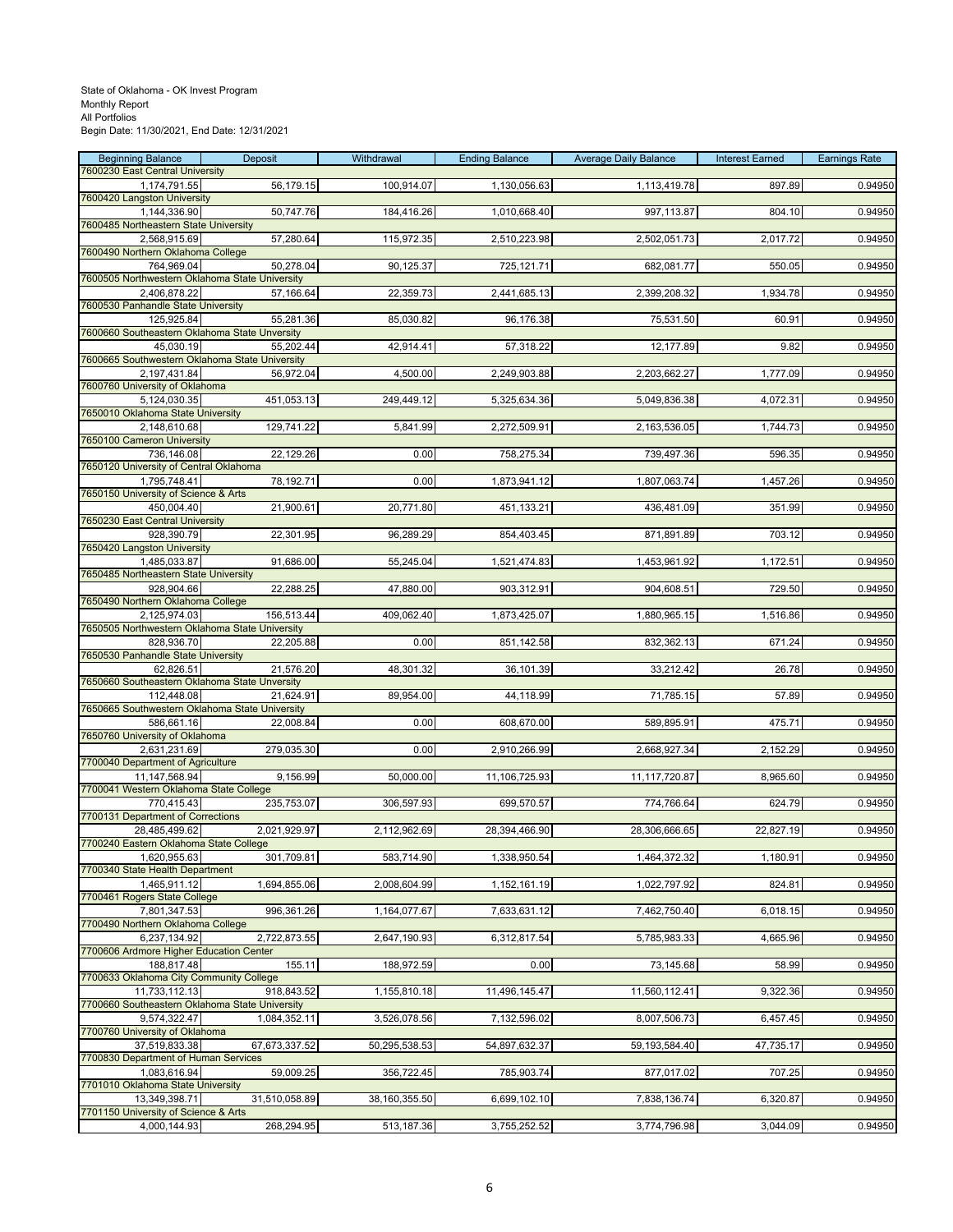| <b>Beginning Balance</b>                                        | Deposit       | Withdrawal    | <b>Ending Balance</b> | <b>Average Daily Balance</b> | <b>Interest Earned</b> | <b>Earnings Rate</b> |
|-----------------------------------------------------------------|---------------|---------------|-----------------------|------------------------------|------------------------|----------------------|
| 7701165 Connors State College<br>1,445,739.09                   | 400,000.00    | 345,619.78    | 1,500,119.31          | 1,411,541.83                 | 1,138.30               | 0.94950              |
| 7701400 Office of Juvenile Affairs                              |               |               |                       |                              |                        |                      |
| 3,087.15                                                        | 6,903.24      | 2,173.18      | 7,817.21              | 7,281.60                     | 5.87                   | 0.94950              |
| 7701480 Northeasten Oklahoma A&M College                        | 220,777.53    |               |                       |                              |                        |                      |
| 548,745.09<br>7701530 Panhandle State University                |               | 526,875.60    | 242,647.02            | 372,799.09                   | 300.63                 | 0.94950              |
| 177,933.05                                                      | 563,996.17    | 388,332.98    | 353,596.24            | 246,345.08                   | 198.66                 | 0.94950              |
| 7701605 Regents for Higher Education                            |               |               |                       |                              |                        |                      |
| 33,443,627.66<br>7701650 Department of Veteran Affairs          | 427,196.13    | 527,301.85    | 33, 343, 521. 94      | 33,281,377.20                | 26,838.92              | 0.94950              |
| 1,283,098.90                                                    | 131,652.72    | 0.00          | 1,414,751.62          | 1,356,238.24                 | 1,093.70               | 0.94950              |
| 7701770 OUHSC                                                   |               |               |                       |                              |                        |                      |
| 384,019,069.45<br>7701805 Department of Rehabilitation Services | 42,298,034.31 | 70,871,782.57 | 355,445,321.19        | 377,900,237.70               | 304,748.07             | 0.94950              |
| 158.637.55                                                      | 27,945.09     | 11,843.00     | 174,739.64            | 158,370.65                   | 127.71                 | 0.94950              |
| 7701865 Workers Compensation Commission                         |               |               |                       |                              |                        |                      |
| 5,805,793.70                                                    | 4,771.61      | 208,524.65    | 5,602,040.66          | 5,617,413.13                 | 4,530.02               | 0.94950              |
| 7702120 University of Central Oklahoma<br>18,927,946.70         | 2,094,863.21  | 2,745,211.62  | 18,277,598.29         | 18,543,736.23                | 14,954.13              | 0.94950              |
| 7702650 Department of Veteran Affairs                           |               |               |                       |                              |                        |                      |
| 1,091,109.42                                                    | 131,244.89    | 0.00          | 1,222,354.31          | 1,159,758.71                 | 935.26                 | 0.94950              |
| 7703650 Department of Veteran Affairs<br>1,545,863.47           | 204,593.65    | 0.00          | 1,750,457.12          | 1,656,469.64                 | 1,335.82               | 0.94950              |
| 7704120 University of Central Oklahoma                          |               |               |                       |                              |                        |                      |
| 159.276.81                                                      | 902,204.79    | 883,144.02    | 178,337.58            | 114,108.10                   | 92.02                  | 0.94950              |
| 7704650 Department of Veteran Affairs                           |               |               |                       |                              |                        |                      |
| 1,217,095.21<br>7704865 Workers Compensation Commission         | 120,186.39    | 0.00          | 1,337,281.60          | 1,297,811.53                 | 1,046.59               | 0.94950              |
| 45,648.67                                                       | 37.50         | 0.00          | 45,686.17             | 45,684.96                    | 36.84                  | 0.94950              |
| 7705505 Northwestern Oklahoma State University                  |               |               |                       |                              |                        |                      |
| 2,386,418.68<br>7705650 Department of Veteran Affairs           | 192,226.45    | 441,385.83    | 2,137,259.30          | 2,139,966.67                 | 1,725.72               | 0.94950              |
| 1,239,210.26                                                    | 125,765.31    | 1,943.96      | 1,363,031.61          | 1,316,835.43                 | 1,061.93               | 0.94950              |
| 7705675 Self Insurance Guaranty Fund                            |               |               |                       |                              |                        |                      |
| 2,412,265.67<br>7705865 Workers Compensation Commission         | 9,771.23      | 121,014.21    | 2,301,022.69          | 2,315,016.61                 | 1,866.89               | 0.94950              |
| 43,159.01                                                       | 35.45         | 0.00          | 43,194.46             | 43,193.32                    | 34.83                  | 0.94950              |
| 7706452 CMHC, Rep payee account                                 |               |               |                       |                              |                        |                      |
| 8,480.32                                                        | 6.97          | 0.00          | 8,487.29              | 8,487.07                     | 6.84                   | 0.94950              |
| 7706650 Department of Veteran Affairs<br>455,880.97             | 68,240.34     | 0.00          | 524,121.31            | 493,723.99                   | 398.15                 | 0.94950              |
| 7706750 Tulsa Community College                                 |               |               |                       |                              |                        |                      |
| 6,394,174.31                                                    | 3,345.48      | 1,137,003.88  | 5,260,515.91          | 5,637,647.40                 | 4,546.34               | 0.94950              |
| 7706865 OK Workers Comp Commission                              |               | 0.00          |                       |                              |                        |                      |
| 177,268.96<br>7707452 CMHC, Rep payee account                   | 145.62        |               | 177,414.58            | 177,409.88                   | 143.07                 | 0.94950              |
| 23,620.95                                                       | 20,064.12     | 33,493.63     | 10,191.44             | 25,011.77                    | 20.17                  | 0.94950              |
| 7707585 Department of Public Safety                             |               |               |                       |                              |                        |                      |
| 4,920,586.11<br>7707605 Regents for Higher Education            | 42,199.36     | 988,774.00    | 3,974,011.47          | 4,033,156.85                 | 3,252.44               | 0.94950              |
| 209,919,098.97                                                  | 5,937,395.89  | 16,387,414.26 | 199,469,080.60        | 202,321,831.81               | 163, 157.31            | 0.94950              |
| 7707650 Department of Veteran Affairs                           |               |               |                       |                              |                        |                      |
| 618,054.14<br>7707865 OK Workers Comp Commission                | 167,585.82    | 0.00          | 785,639.96            | 764,313.87                   | 616.36                 | 0.94950              |
| 244,086.95                                                      | 200.51        | 0.00          | 244,287.46            | 244,280.99                   | 196.99                 | 0.94950              |
| 7708108 Carl Albert State College                               |               |               |                       |                              |                        |                      |
| 7,059,272.82                                                    | 21,790.39     | 358,264.77    | 6,722,798.44          | 6,801,253.43                 | 5,484.70               | 0.94950              |
| 7708605 Regents for Higher Education<br>160.78                  | 0.13          | 0.00          | 160.91                | 160.91                       | 0.13                   | 0.94950              |
| 7709605 Regents for Higher Education                            |               |               |                       |                              |                        |                      |
| 5,888,209.28                                                    | 4,837.07      | 1,357,375.00  | 4,535,671.35          | 4,843,882.25                 | 3,906.23               | 0.94950              |
| 7710350 Oklahoma Historical Society                             |               |               |                       |                              |                        |                      |
| 1,303,346.60<br>7710452 Oklahoma Department of Mental Health    | 1,070.68      | 0.00          | 1,304,417.28          | 1,304,382.74                 | 1,051.89               | 0.94950              |
| 1,555,616.65                                                    | 1,474.05      | 312.46        | 1,556,778.24          | 1,556,792.07                 | 1,255.44               | 0.94950              |
| 7710605 Regents for Higher Education                            |               |               |                       |                              |                        |                      |
| 2,958,837.90<br>7711185 Corporation Commission                  | 28,208.73     | 0.00          | 2,987,046.63          | 2,973,594.86                 | 2,397.98               | 0.94950              |
| 64,223,843.17                                                   | 735,191.90    | 1,304,097.82  | 63,654,937.25         | 63,351,135.24                | 51,087.92              | 0.94950              |
| 7711420 Langston University                                     |               |               |                       |                              |                        |                      |
| 274,339.30                                                      | 2,438,832.23  | 2,014,956.63  | 698,214.90            | 379,941.11                   | 306.39                 | 0.94950              |